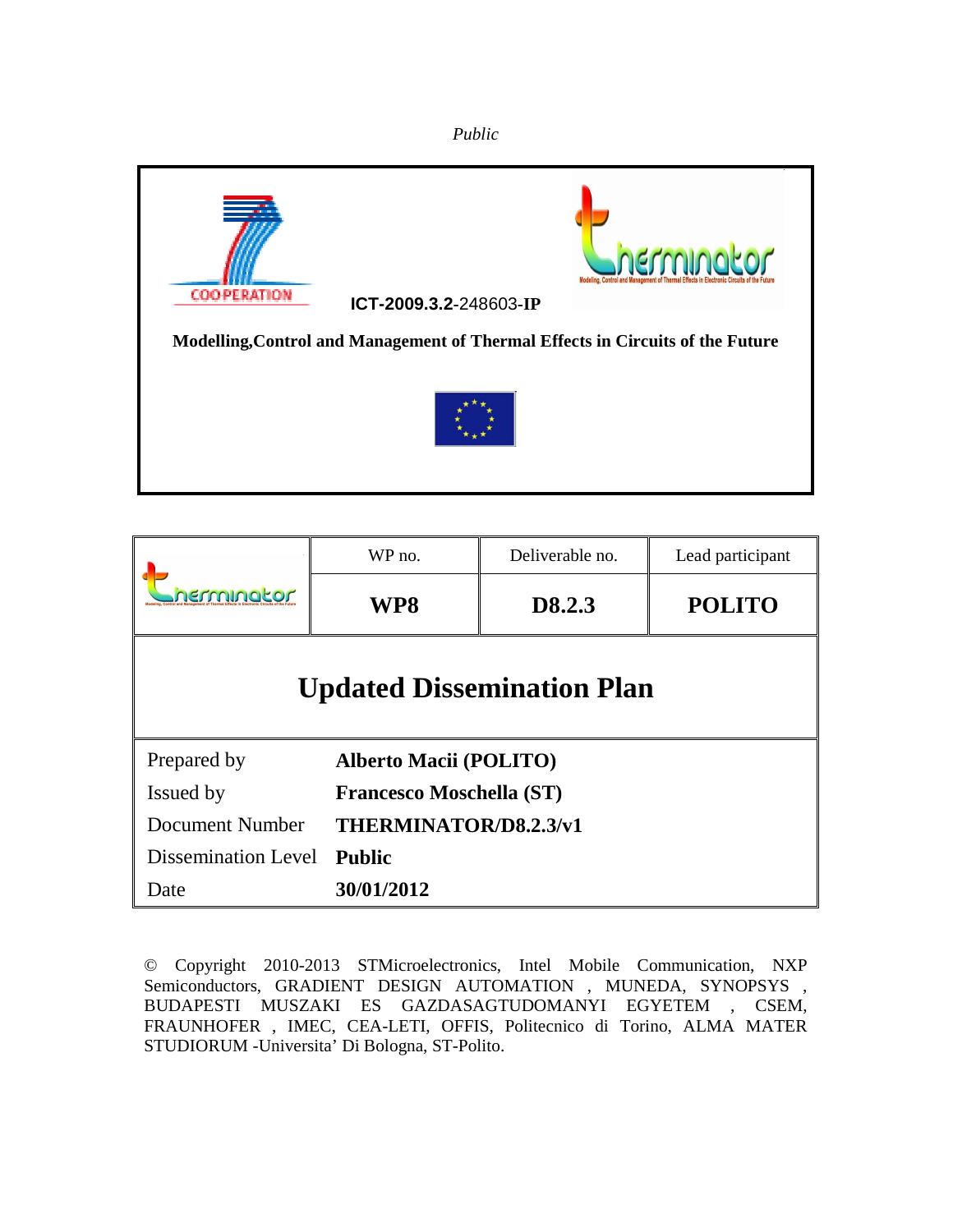# **Document**

| Title          | Updated dissemination plan              |  |
|----------------|-----------------------------------------|--|
| Type           | Deliverable CO                          |  |
| Ref            | D <sub>8.2.3</sub>                      |  |
| Target version | $V1$ 1                                  |  |
| Current issue  | $V1$ 1                                  |  |
| <b>Status</b>  | Released                                |  |
| File           | $D8.2.2$ .doc                           |  |
| Author(s)      | Alberto Macii (POLITO)                  |  |
|                | Christian Piguet (CSEM)                 |  |
|                | Andreas Ripp (MUN)                      |  |
|                | David John (NXP-NL)                     |  |
|                | Peter Schneider, Juergen Lorenz (FHG)   |  |
|                |                                         |  |
| Reviewer(s)    | M. Voelker (IMC), M. Willemsen (NXP-NL) |  |
|                |                                         |  |
| Approxer(s)    | Salvatore Rinaudo (ST)                  |  |
| Approval date  | 30/01/2012                              |  |
| Release date   | 30/01/2012                              |  |

# **Distribution of the release**

| Dissemination level | PU.            |
|---------------------|----------------|
| Distribution list   | All consortium |

# **History**

| Rev. | <b>DATE</b> | <b>Comment</b>                            |
|------|-------------|-------------------------------------------|
| 0.1  | 10-09-2011  | Initial version                           |
| 1.0  | 25-09-2011  | Revised version, approved by all partners |
| 1.1  | 30-01-2012  | Check and ship out                        |
|      |             |                                           |
|      |             |                                           |
|      |             |                                           |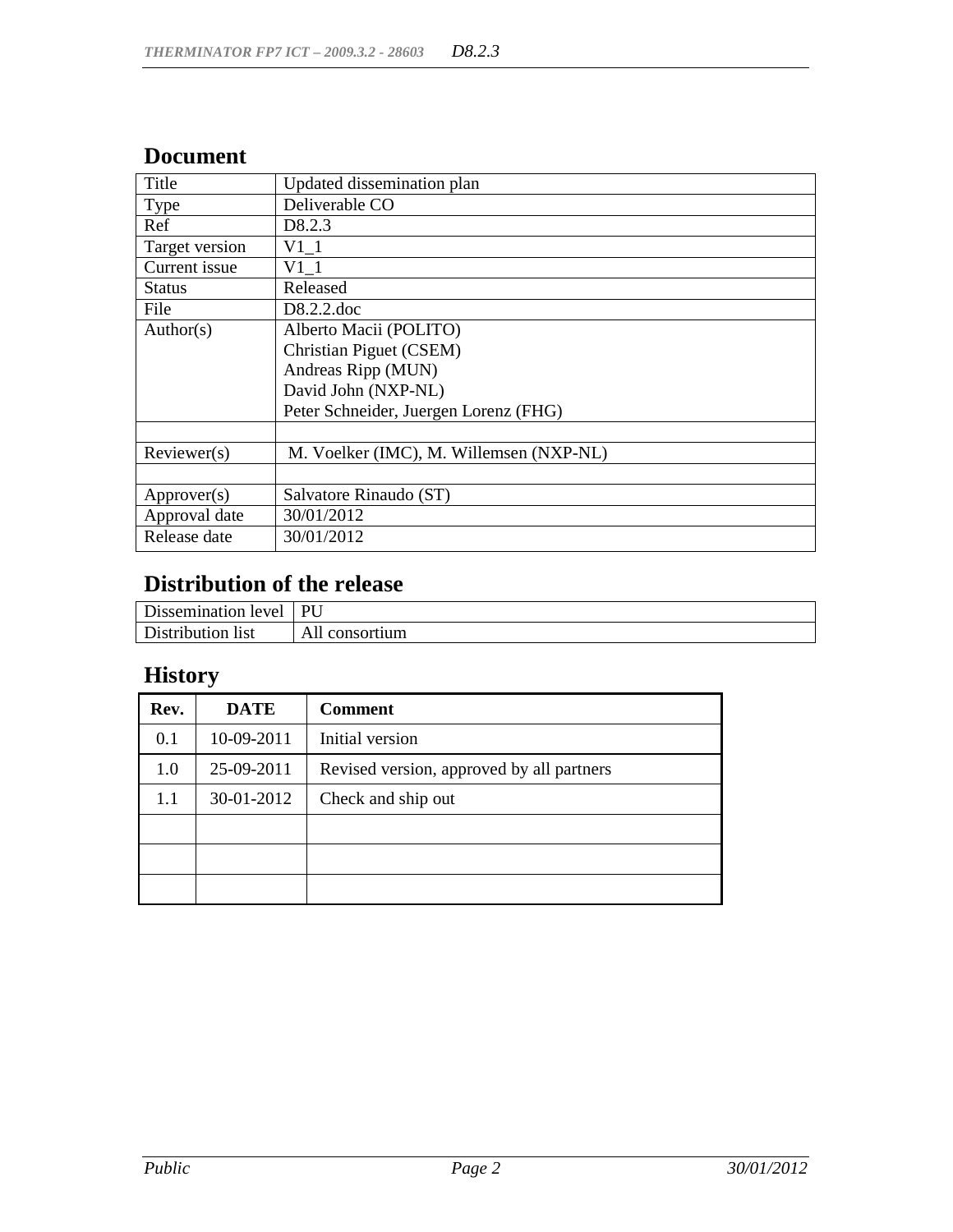*This page was intentionally left blank.*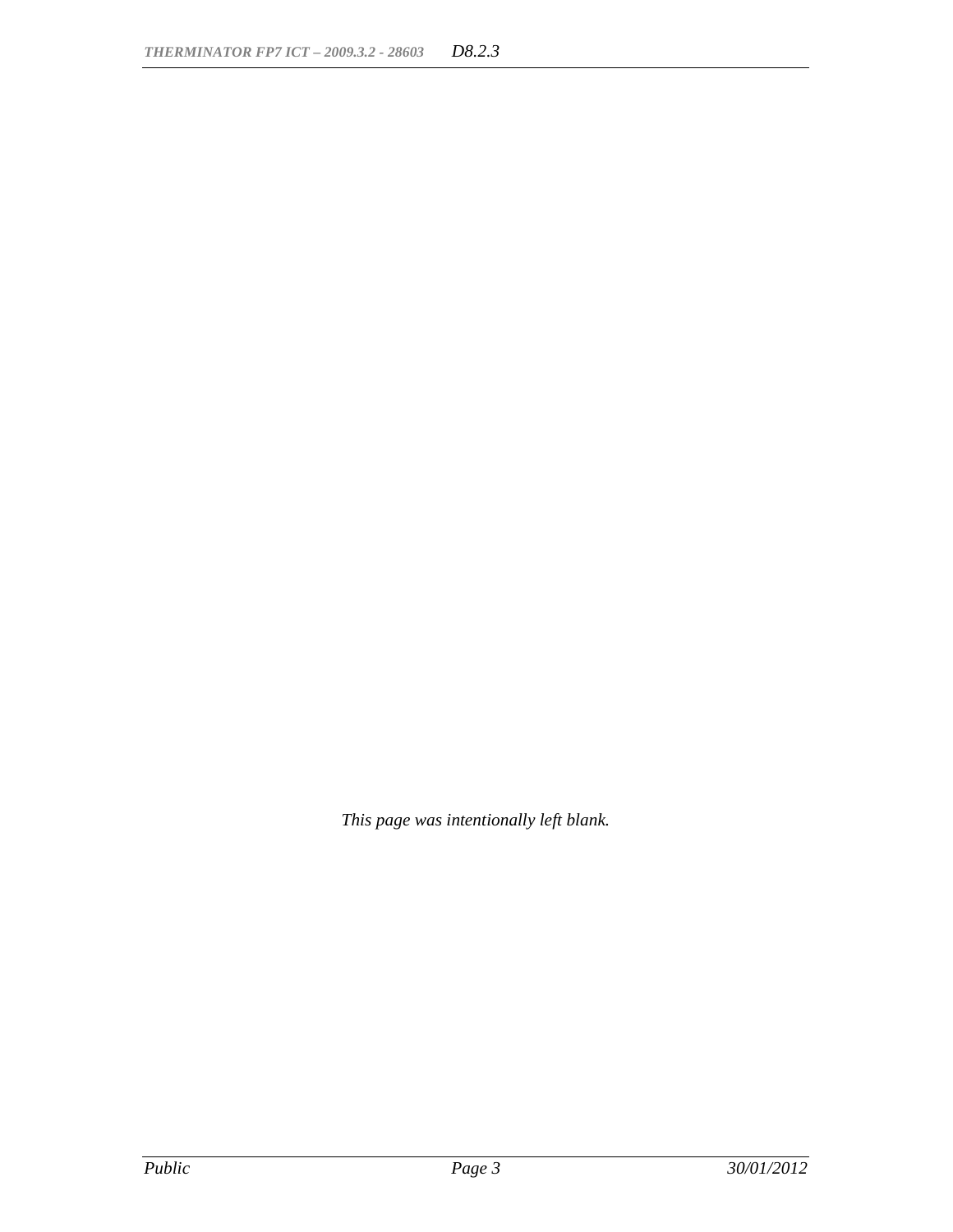# **Contents**

| 2.1 |  |  |
|-----|--|--|
| 2.2 |  |  |
| 2.3 |  |  |
| 2.4 |  |  |
| 2.5 |  |  |
|     |  |  |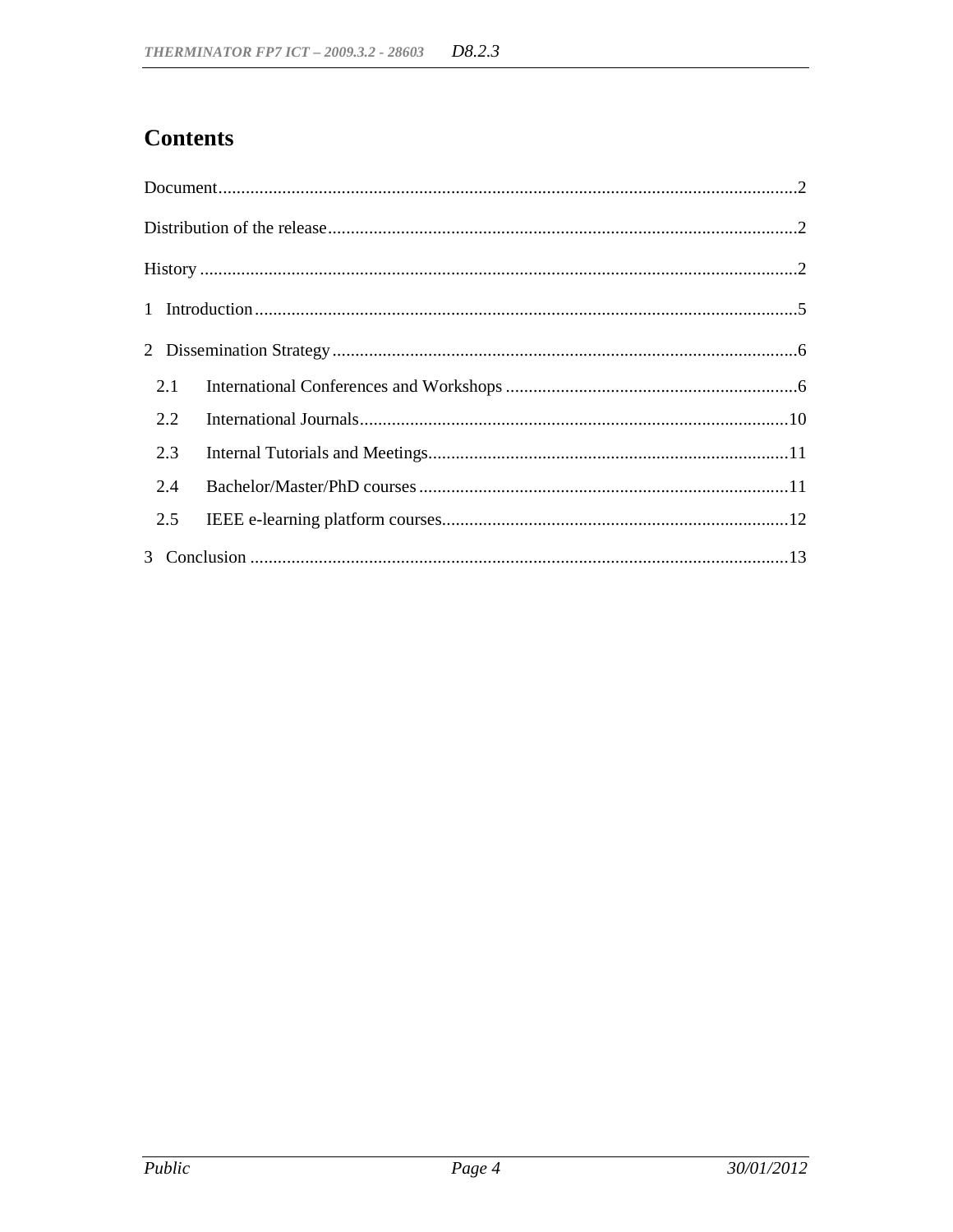# **1 Introduction**

As mentioned in Deliverable D8.2.1 (Initial Dissemination Plan), the dissemination activities for THERMINATOR are performed in Task T8.2 that runs for all the duration of the project. The target of this Task is to spread Europe-wide the knowledge gained during the execution of the THERMINATOR project.

The approach that has been taken in the first 18 months for achieving this goal consisted of three types of actions:

- 1. Publication of scientific articles in books, technical journals, conference and workshop proceedings with international scope and visibility.
- 2. Promotion of the R&D effort performed by the THERMINATOR Consortium through press releases in international, national and local/regional newspapers and magazines, as well as in international, national and regional/local events such as fairs and exhibits, emphasizing the fundamental role that EU funding has on the development of nanoelectronics research in Europe.
- 3. Set-up and maintenance of the THERMINATOR web-site, which will make available to the European design community, documents and reports describing technical and scientific achievements, information on training options, scientific publications, a mailing-list and a mechanism to create awareness of the THERMINATOR public events.

Since the dissemination results that the THERMINATOR consortium achieved in the first 18 months are extremely satisfactory, (23 papers published in international journals and conferences) as witnessed also in Deliverable D8.2.2 (first report on dissemination activities), we plan to continue in the same direction and implement the same actions for disseminating the results we will obtain till the end of the project.

In particular, as mentioned in the deliverable D8.2.1, a specific Task is dedicated to the web site creation, updating and maintenance (Task T8.1). Details are given in Deliverable D8.1.1.

The dissemination activities regarding publication of articles and papers, as well as additional advertisement initiatives such as participation to conferences, fairs and other public events, have been surveyed, on a partner-by-partner basis, in Deliverable D8.2.2 (M12) and the follow-up of these activities will be described in Deliverables D8.2.4 (M24) and D8.2.5 (M36). These activities complement the training actions that the partners undertake in the context of Task T8.3. The project, as expected, has produced and will generate a large amount of innovative, scientifically sound research results, which led and will lead to several publications. The scientific impact that the project has on the nanoelectronics community is highlighted by the number and quality of the papers published jointly by the partners. In this document, as already done in the "initial dissemination plan", we report also a list of the most common international conferences and events, strictly correlated to the technical topics covered in the THERMINATOR project, that the partners of the consortium participated or plan to participate at, in order to present to a broad audience the objectives and the results obtained during and at the end of the project.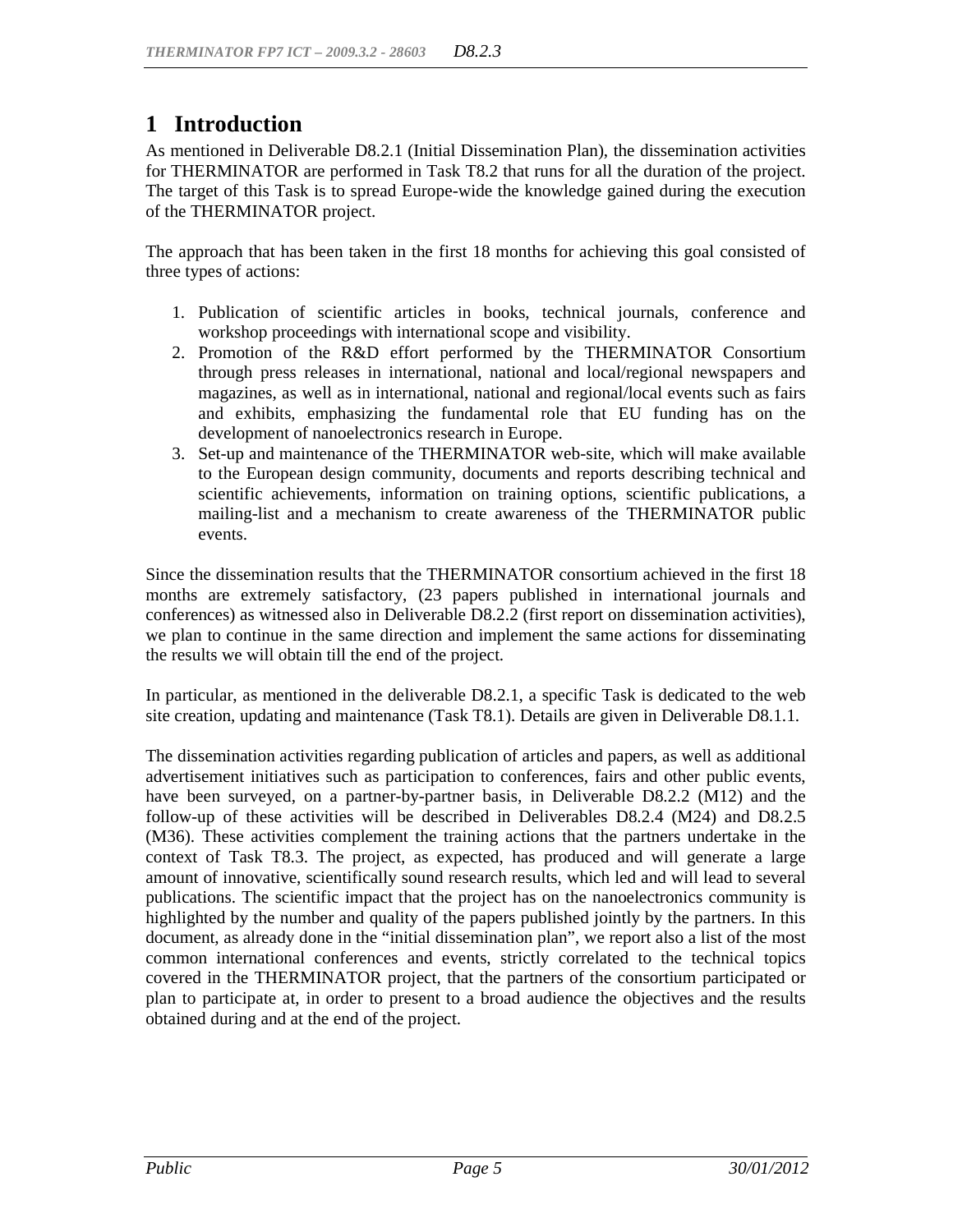## **2 Dissemination Strategy**

The dissemination strategy that the THERMINATOR Consortium followed during the first 18 months, and that will be followed till the end of the project (as mentioned above and as described in D8.2.2), the obtained results are very promising) targets both internal and external audience. The internal audience is extremely important to enforce the collaboration within the THERMINATOR partners and to spread the gained knowledge within the consortium. The external audience includes the scientific community (either academic or industrial) and the nanoelectronics market at large. Various disseminations media and/or events have been and will be considered according to the various targeted audiences. The following table lists the type of audience we target in the project:

| Media                                   | <b>Audience</b> |  |
|-----------------------------------------|-----------------|--|
| International conferences and workshops | Public          |  |
| International journals                  | Public          |  |
| <b>Mailing lists</b>                    | Internal        |  |
| Internal tutorials and meetings         | Internal        |  |
| Bachelor/Master/PhD courses             | Public          |  |
| IEEE e-learning platform courses        | Public          |  |

## **2.1 International Conferences and Workshops**

THERMINATOR partners have targeted and will target several international conferences and workshops for publishing technical papers, organizing special sessions and personally attending presentations, panels and round tables.

Conference publications are extremely important for disseminating the research outcomes of the project. In the first year of the project the THERMINATOR partners have in fact published 18 papers on research topics related to the THERMINATOR project. In addition to the publications, the members of the Consortium are and will be also actively present in many scientific committees of conferences and scientific networks. This is another valuable set of entry points for disseminating the THERMINATOR results as well as to organize specific session on the related topics.

The following is a list of conferences and workshops that THERMINATOR partners plan to attend or to send technical contributions

### • **THERMINIC (International Workshop on Thermal Investigation of ICs and Systems)**

THERMINIC Workshops are a series of events to discuss the essential thermal questions of microelectronic microstructures and electronic parts in general.

In particular, THERMINIC 2011 will address in addition to the "traditional" thermal management problems, also stress and thermal-stress-related-reliability issues, both in micro- and opto-electronics fields. These issues, including various nanotechnology applications, are of significant importance and of high interest to the engineering community engaged in the field of thermal phenomena in "high-tech" systems.

http://cmp.imag.fr/conferences/therminic/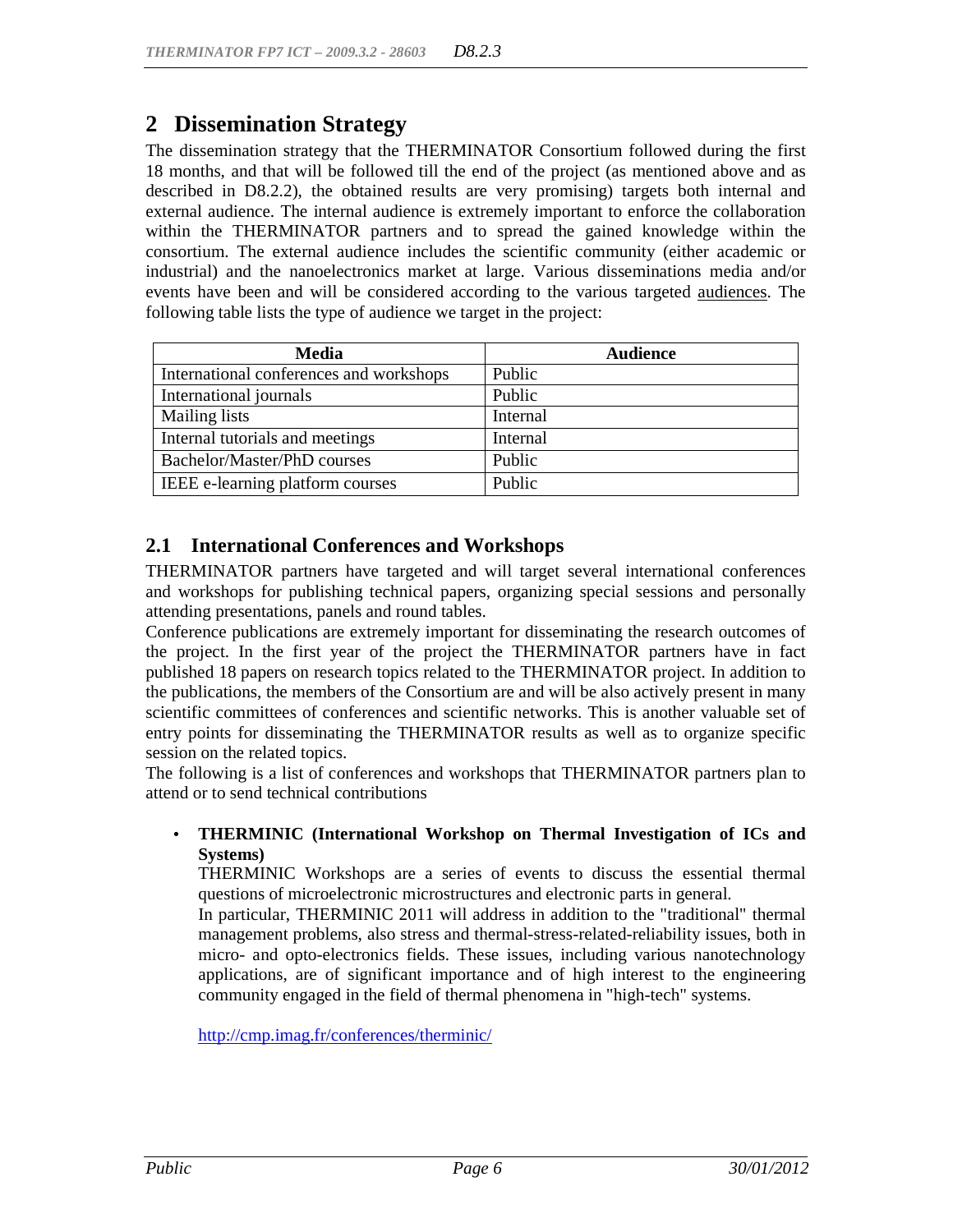#### *In THERMINIC 2011, THERMINATOR partners will organize two special Sessions dedicated to disseminate the project results to the thermal management community.*

#### • **ESSCIRC (European Solid State Circuits Conference)**

The aim of the ESSCIRC conference is to provide an annual European forum for the presentation and discussion of recent advances in solid-state circuits. ESSCIRC and its sister conference ESSDERC, which deals with solid-state devices and technologies, are governed by a single Steering Committee. The increasing level of integration for system-on-chip (SoC) design made available by advances in silicon technology is stimulating more than ever before the need for deeper interaction among technologists, device experts, and circuit and system designers. http://www.esscirc2011.org/

#### • **ESSDERC (European Solid-State Device Research Conference)**

The aim of the ESSDERC conference is to provide an annual European forum for the presentation and discussion of recent advances in solid-state devices and technologies. ESSDERC and its sister conference ESSCIRC, which deals with solid-state circuits, are governed by a single Steering Committee. The increasing level of integration for system-on-chip design made available by advances in silicon technology is stimulating more than ever before the need for deeper interaction among technologists, device experts, and circuit and system designers. http://www.essderc2011.org/

#### • **IEDM (International Electron Devices Meeting)**

Over the last 56 years, the IEEE/IEDM has been the world's main forum for reporting breakthroughs in technology, design, manufacturing, physics and the modeling of semiconductors and other electronic devices. Topics range from deep submicron CMOS transistors and memories to novel displays and imagers, from compound semiconductor materials to nanotechnology devices and architectures, from micromachined devices to smart-power technologies, etc. http://www.his.com/~iedm/

### • **VLSI (Symposium on VLSI Technology)**

For many reasons, the combined technology and circuits meetings have remained linked for the past years to provide opportunities for technology people and circuit and system designers to interact with each other. The presentation of high-quality papers has made it possible for attendees to learn about new directions in the development of VLSI technology.

http://www.vlsisymposium.org/

#### • **ISSCC (International Solid State Circuits Conference)**

The International Solid-State Circuits Conference is the foremost forum for presentation of advances in solid-state circuits and systems-on-a-chip. The Conference offers a unique opportunity for engineers working at the cutting edge of IC design and use to network with leading experts. http://www.isscc.org/isscc/index.htm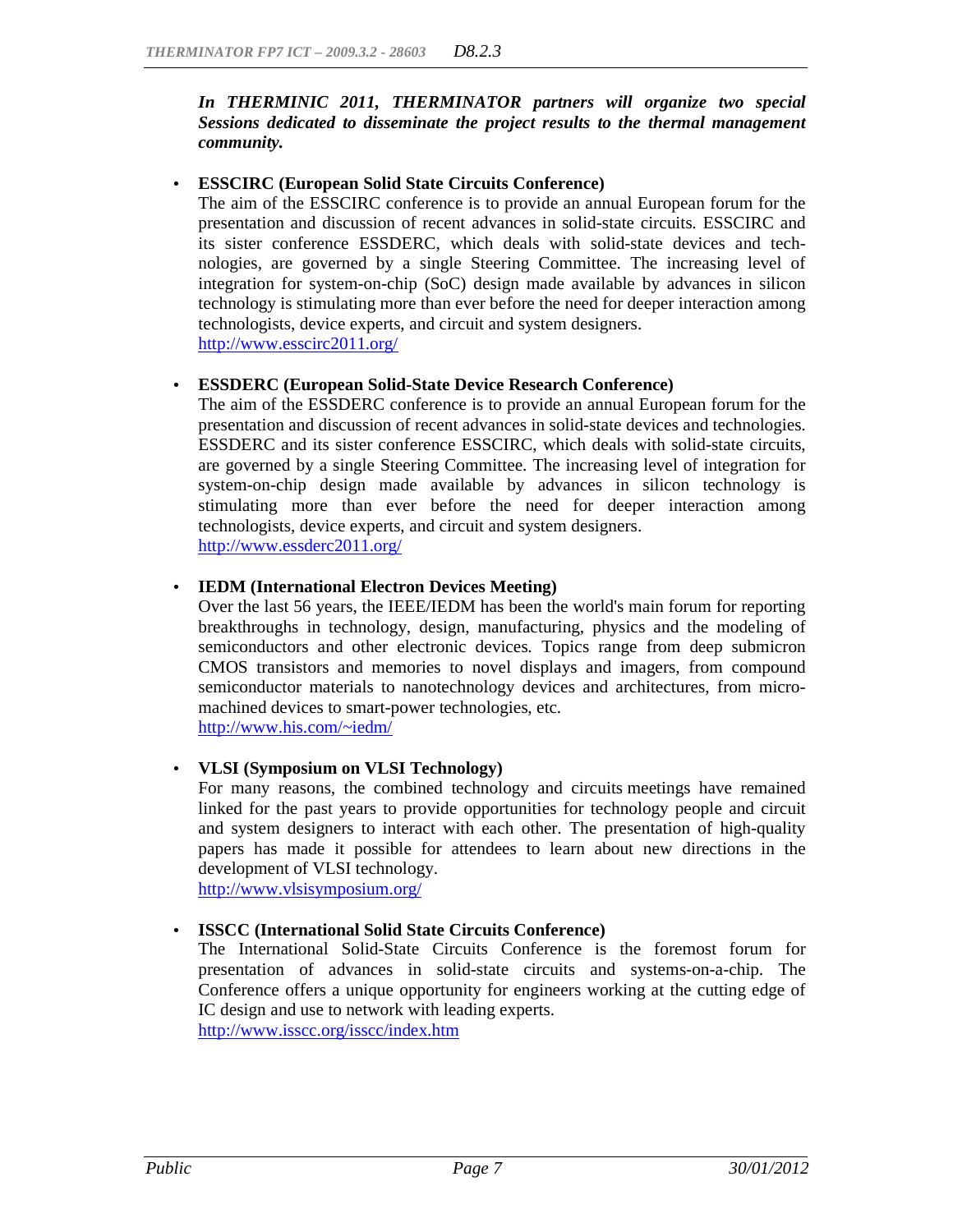### • **DAC (Design Automation Conference)**

DAC is the world's leading technical conference and tradeshow, covering the latest trends in electronic design and design automation. DAC is where the IC Design and EDA ecosystem learns, networks, and does business — where critical industry issues are faced and solutions presented.

http://www.dac.com

### • **DATE (Design Automation & Test in Europe)**

The DATE conference and exhibition is the main European event bringing together designers and design automation users, researchers and vendors, as well as specialists in the hardware and software design, test and manufacturing of electronic circuits and systems. It puts strong emphasis on ICs/SoCs, reconfigurable hardware and embedded systems, including embedded software. http://www.date-conference.com

#### • **ISLPED (International Symposium on Low Power Electronics and Design)**

ISLPED is the premier forum for presentation of recent advances in all aspects of low power design and technologies, ranging from process and circuit technologies, to simulation and synthesis tools, to system level design and optimization. http://www.islped.org/

## • **PATMOS (International Workshop on Power And Timing Modeling, Optimization and Simulation)**

The objective of the PATMOS workshop is to provide a forum to discuss and investigate the emerging problems in the design methodologies and CAD-tools for the new generation of IC technologies. A major emphasis of the technical program is on speed and low-power aspects with particular regard to modeling, characterization, design, and architectures.

http://www.patmos-conf.org/

#### • **GLS-VLSI (Great Lake Symposium on VLSI)**

GLS-VLSI is an international conference where original, unpublished papers, describing research in the general area of VLSI are solicited. Both theoretical and experimental research results are welcome.

http://www.glsvlsi.org

#### • **VLSI-SoC (International Conference on VLSI and System-on-Chip)**

VLSI-SoC is an international conference that explores the state-of-the-art and the new developments in the field of Very Large Scale Integration (VLSI), System-on-Chip (SoC) and their designs. The purpose of VLSI-SoC is to provide a forum to exchange ideas, and show industrial and research results in the fields of VLSI/ULSI Systems, SoC design, VLSI CAD and Microelectronic Design and Test. http://www.vlsi-soc.com/

### • **DSD** (EUROMICRO Conference on Digital System Design)

The Euromicro Conference on Digital System Design addresses all aspects of (embedded and high-performance) digital and mixed hardware/software system engineering, down to microarchitectures, digital circuits and VLSI techniques. It is a discussion forum for researchers and engineers working on state-of-the-art investigations, development and applications. http://www.dsdconf.org/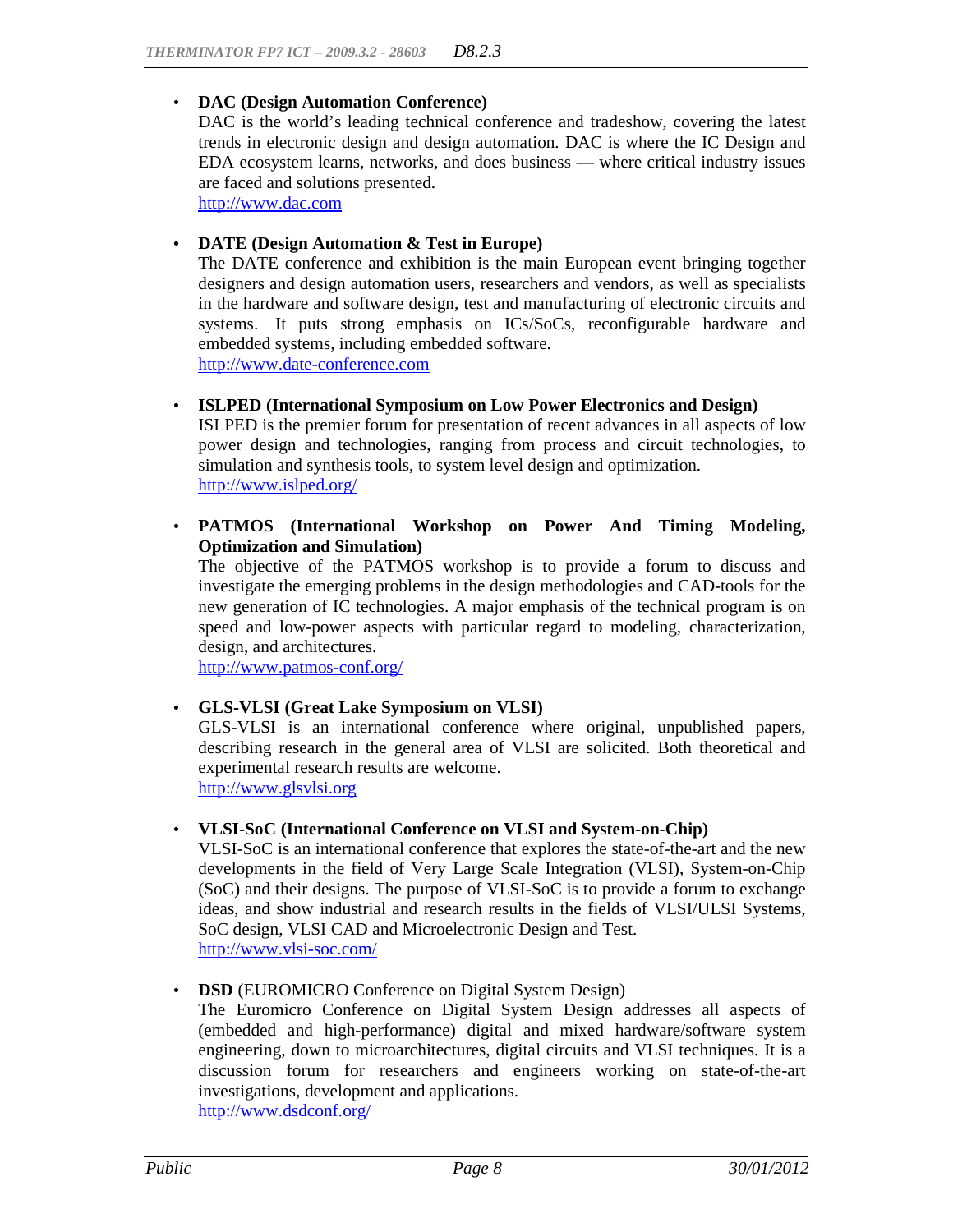#### • **GSA (Global Semiconductor Association)**

GSA & IET International Semiconductor Leadership Forum is the leading conference focused on European trends in semiconductor development and markets. Attendees come from Europe, Asia and the US and comprise professionals from fabless companies, industry suppliers and integrated device manufacturers, as well as executive leaders. The conference is focusing on leveraging and maximizing European expertise in analog/mixed-signal, wireless, low-power applications and quality/reliability to access the emerging markets for silicon growth in areas that include smart cards, power electronics and home networking worldwide. http://www.gsaietsemiconductorforum.com

## • **ASP-DAC / EDS-Fair**

ASP-DAC is the largest annual international conference on VLSI design automation in Asia and South Pacific region, one of the most active regions of design and fabrication of silicon chips in the world. The conference aims at providing the Asian and South Pacific CAD/DA and Design community with opportunities of presenting recent advances and with forums for future directions in technologies related to Electronic Design Automation (EDA). The format of the meeting intends to cultivate and promote an instructive and productive interchange of ideas among EDA researchers/developers and system/circuit/device designers. All scientists, engineers, and students who are interested in theoretical and practical aspects of VLSI design and design automation are welcome to ASP-DAC.

http://www.aspdac.com/

### • **MUGM (MunEDA User Group Meeting)**

The MUGM MunEDA User Group Meeting is an open conference and workshop for MunEDA users and research partners taking place annually in Munich / Germany. At MUGM invited papers will be presented about research, development, design flow implementation and application of methodologies for enhanced analysis, modeling, optimization and verification of analog, mixed-signal and digital circuits on blockand transistor level. Furthermore, MUGM also serves as potential platform for presentations and publications from MunEDA project partners such as in THERMINATOR.

http://www.muneda.com/MUGM

#### • **ULIS (Ultimate Integration on Silicon)**

ULIS provides an open forum for the presentation and discussion of recent research in technology, physics, modelling, simulation and characterisation of advanced nanoscale silicon and silicon compatible devices in the More Moore, More than Moore and Beyond CMOS domains.

www.ulisconference.org/

#### • **SISPAD (International** *Conference* **on Simulation of Semiconductor Processes and Devices)**

**SISPAD** provides an international forum for presentation of leading-edge research and development results in the area of process and device simulation. **SISPAD** is held annually, with the location of the conference circulating among Asia, Europe, and the U.S., and is one of the longest running conferences devoted to technology computeraided design (TCAD).

http://www.sispad.org/sispad/sispadorg.html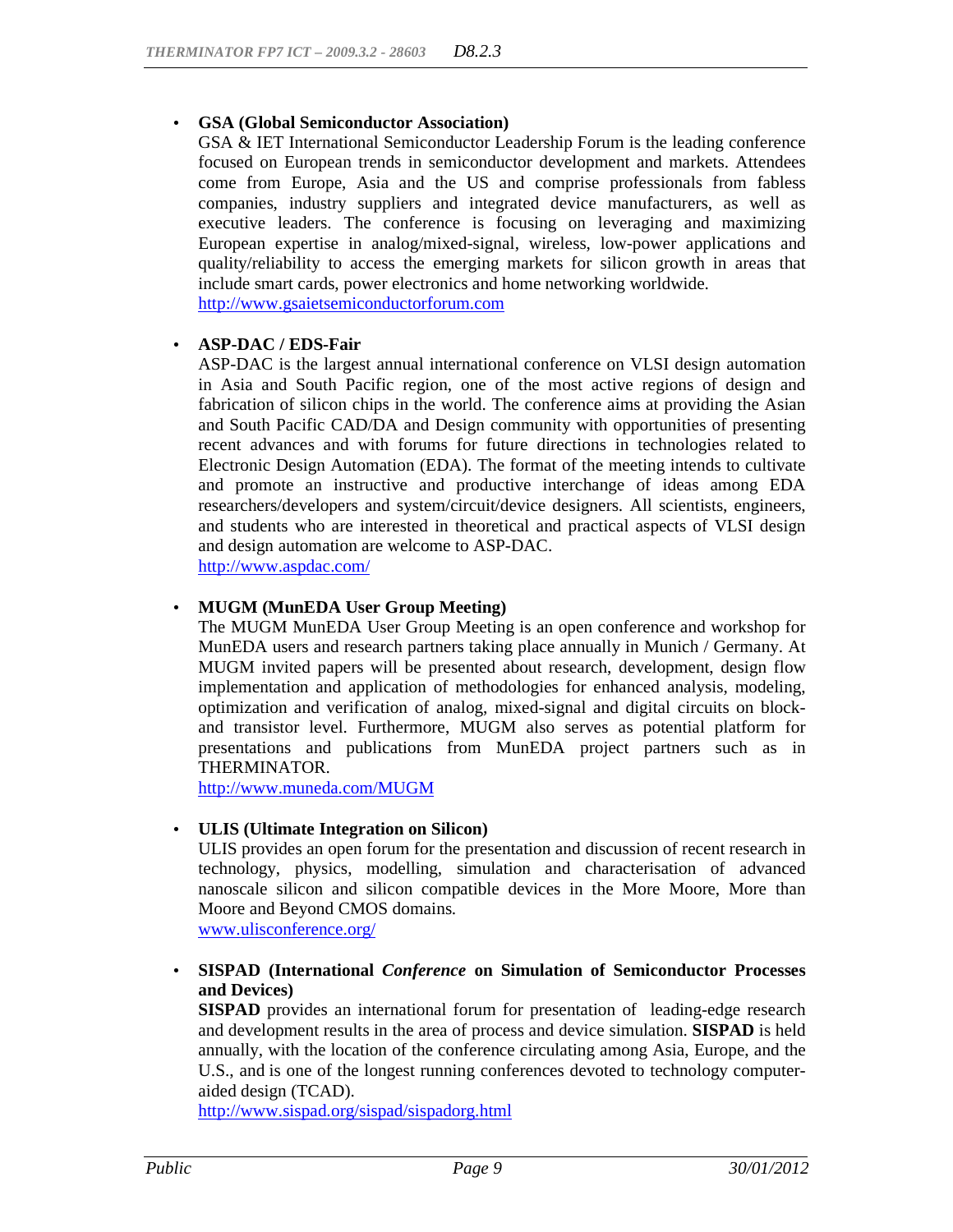## **2.2 International Journals**

THERMINATOR partners plan to publish technical papers on the most relevant international journals in order to maximize the prestige of the results obtained from THERMINATOR. In the first year of the project THERMINATOR partners have published 5 technical paper in some of the most important international journals.

Here we recall a list of the target journals:

• **JETCAS (IEEE Journal on Emerging and Selected Topics in Circuits and Systems)** 

**JETCAS** is published quarterly and solicits, with particular emphasis on emerging areas, special issues on topics that cover the entire scope of the IEEE Circuits and Systems (CAS) Society, namely the theory, analysis, design, tools, and implementation of circuits and systems, spanning their theoretical foundations, applications, and architectures for signal and information processing. http://jetcas.polito.it/general.html

• **TCAD (IEEE Transactions on Computer-Aided Design of Integrated Circuits and Systems)**

Manuscripts considered for publication should focus on algorithms, methods, techniques, and tools for the automated design of integrated circuits and systems, and on related areas. Submitted papers may be of a tutorial or research nature. Research papers must present original contributions and must show significant new material over descriptions or derivations available elsewhere. Tutorial papers should review the state-of-the-art in specific areas of CAD and, at the same time, present readers with key research perspectives and future challenges. http://tcad.polito.it/

• **TVLSI (IEEE Transactions on Very Large Scale Integration (VLSI) Systems)** 

Manuscripts should address all major aspects of the design and implementation of VLSI/ULSI and microelectronic systems. Topics of special interest include: systems specifications, design and partitioning, high performance computing and communication systems, neural networks, wafer-scale integration and multichip module systems and their applications.

http://www.princeton.edu/~tvlsi/

- **TCAS I (IEEE Transactions on Circuits and Systems Part I: Regular Papers)** The field of interest covers the area of pertinence of the Circuits and Systems Society (CAS), namely the theory, analysis, (computer aided) design, and practical implementation of circuits, and the application of circuit theoretic techniques to systems and to signal processing. http://tcas1.polito.it/
- **TCAS II (IEEE Transactions on Circuits and Systems Part II: Express Briefs)** Its primary goal is *rapid dissemination* of original, timely and significant contributions to the research community. The papers are expected to contain new results, ideas, or innovations that advance significantly the state-of-the-art circuits and systems.

http://tcas2.polito.it/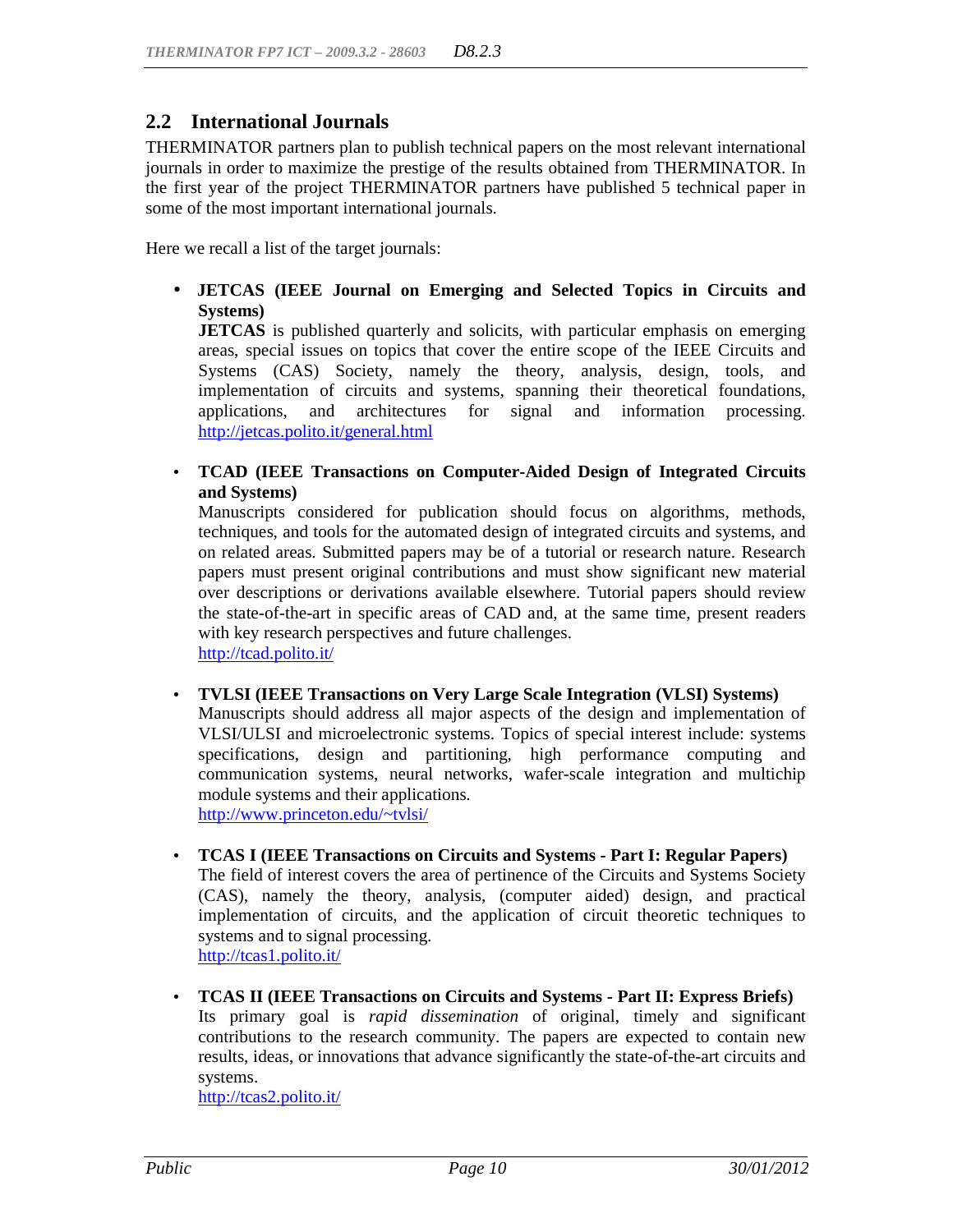## • **TC (IEEE Transactions on Computers)**

TC publishes papers, brief contributions, and comments on research in areas of current interest to the readers. These areas include, but are not limited to, the following: a) computer organizations and architectures; b) operating systems, software systems, and communication protocols; c) real-time systems and embedded systems; d) digital devices, computer components, and interconnection networks; e) specification, design, prototyping, and testing methods and tools; f) performance, fault tolerance, reliability, security, and testability; g) case studies and experimental and theoretical evaluations; and h) new and important applications and trends. http://www.computer.org/portal/web/tc

### • **TR (IEEE Transactions on Reliability)**

TR is a refereed journal for the reliability and allied disciplines including but not limited to maintainability, physics of failure, life testing, prognostics, design and manufacture for reliability, systems of systems, network availability, mission success, warranty, safety, and various measures of effectiveness. Topics eligible for publications range *from* hardware *to* software, *from* materials *to* systems, *from* consumer & industrial devices *to* manufacturing plants, *from* individual items *to* networks, *from* techniques for making things better *to* ways of predicting/measuring behavior in the field..

http://ieeexplore.ieee.org/xpl/RecentIssue.jsp?punumber=24

## • **TED (IEEE Transaction on Electron Devices)**

TED publishes original and significant contributions relating to the theory, modeling, design, performance and reliability of electron and ion integrated circuit devices and interconnects, involving insulators, metals, organic materials, micro-plasmas, semiconductors, quantum-effect structures, vacuum devices, and emerging materials with applications in bioelectronics, biomedical electronics, computation, communications, displays, microelectromechanics, imaging, micro-actuators, nanotechnology, optoelectronics, photovoltaics, power ICs and micro-sensors. http://www.ieee.org/portal/pages/society/eds/pubs/ted/ted.html

## **2.3 Internal Tutorials and Meetings**

THERMINATOR cooperation among the partners is enforced by organizing internal technical or plenary meetings, conference calls and tutorials. These meetings are organized in order to support good functioning and sharing of information and vision over the THERMINATOR work during the several phases of the project development.

## **2.4 Bachelor/Master/PhD courses**

Particular attention has been and will be paid to create awareness also "from the bottom" on the design methodologies under development in THERMINATOR and in particular on the thermal issues that designers have to deal with when designing modern nanoelectronic devices. To this purpose, some academic courses on embedded systems design, low-power design, microelectronics for SoCs and microelectronic technology have included and will include presentations of specific topics and development of project assignments/master thesis based on the THERMINATOR research topics.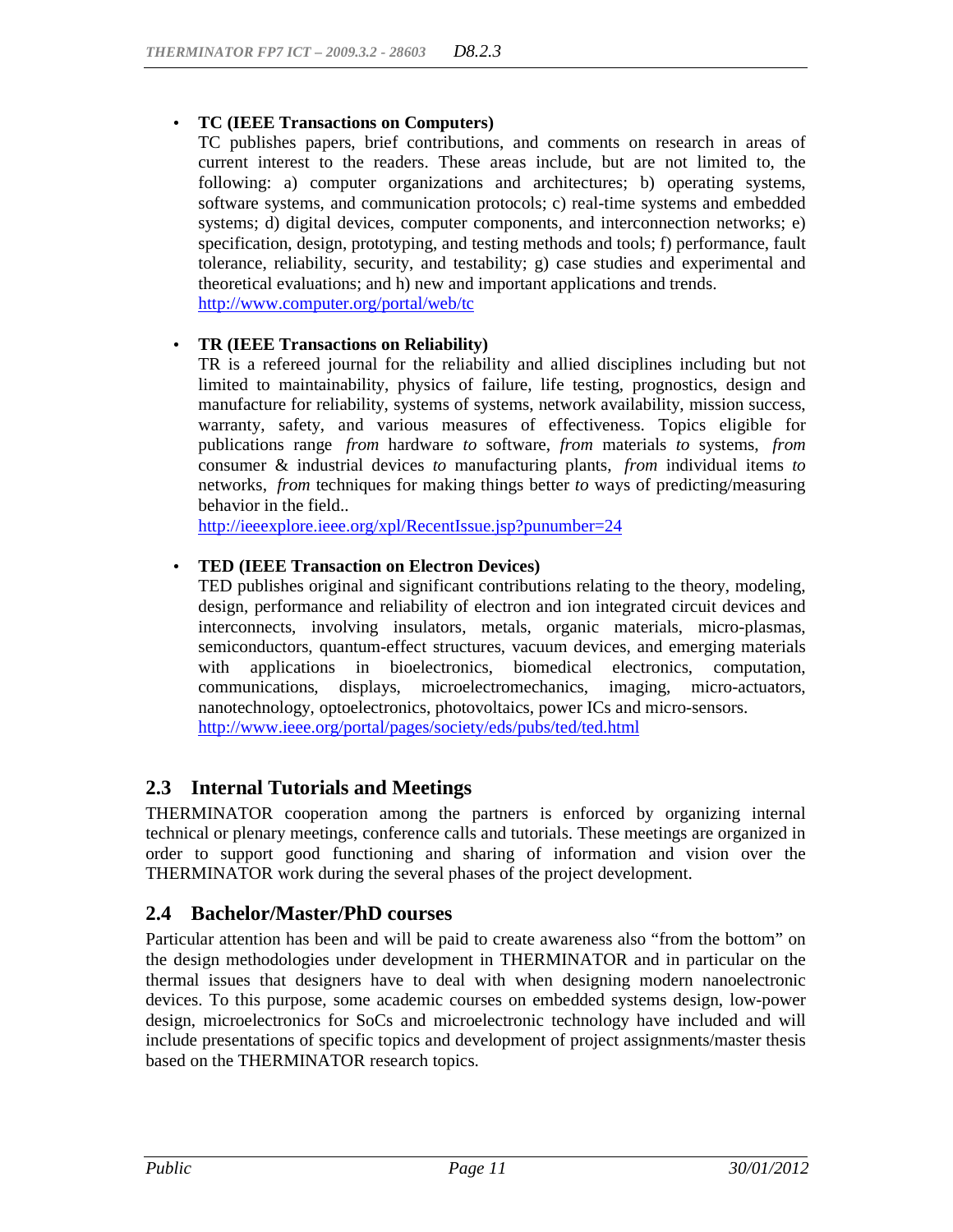## **2.5 IEEE e-learning platform courses**

Thanks to the links that some partners have with the IEEE society, the consortium had the opportunity of putting online, by means of the IEEE website, courses targeting THERMINATOR research topics.

This is a very effective instrument for improving the dissemination activities, in fact, as reported on the IEEE website, the IEEE eLearning Library offers advanced technology content only IEEE can provide. The convenient learning system delivers nearly 200 courses in core and emerging technologies, providing professionals, faculty and students across academic institutions, corporations and government agencies a better way to learn.

IEEE eLearning Library selects the best educational courses from IEEE conferences and workshops around the world and delivers them in engaging, instructional and interactive online courses.

Researchers can use IEEE eLearning Library to easily stay abreast of the latest developments in related technologies, creating greater synergy with other product and R&D teams and enabling your team to take advantage of greater market opportunities.